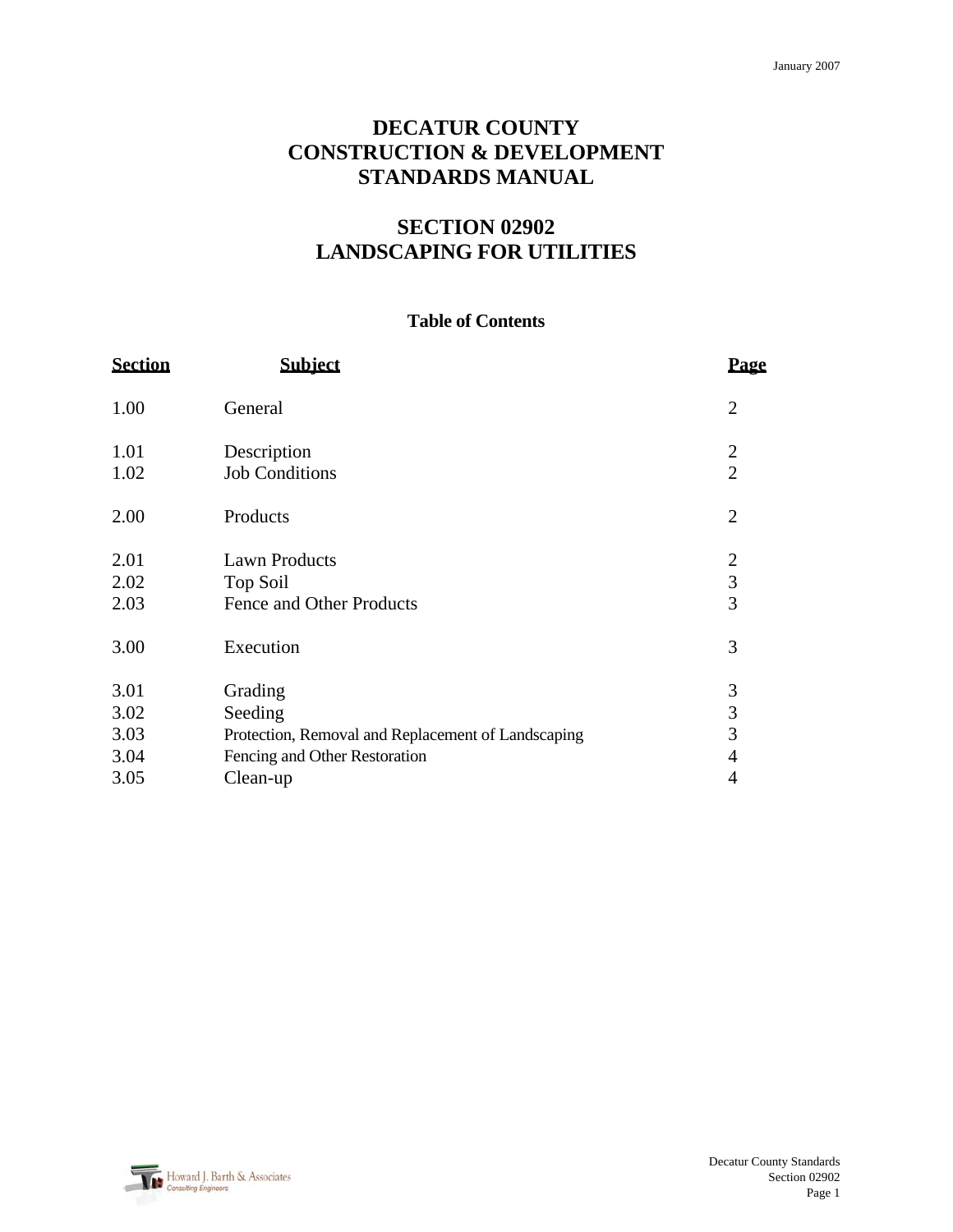# **1.00 General**

### **1.01 Description**

 A. Furnish and install topsoil, fertilizer, seed, mulch, sod, trees, bushes, ornamental plants, fencing, mail boxes, planters, and related items necessary to complete work shown or specified.

 B. The Contractor shall repair or replace lawn areas, trees, and ornamental plants damaged or destroyed during construction.

 C. Lawn areas include grass areas, which are cut and maintained on a routine basis. Lawn areas include lawns at homes and businesses and grass shoulders of streets, roads, and highways.

 D. Replacement of underbrush in fields and woods, along farm fences and roads and in similar areas is not required, unless otherwise shown on the drawings.

#### **1.02 Job Conditions**

 A. Seed between March 15 and June 1 and between August 15 and November 1. Do not sow seed during adverse weather conditions. Do not broadcast seed during high wind. Do not sow seed when the moisture content of the soil is too low or too high for seed germination.

 B. The Contractor shall employ a local nurseryman to direct the removal and replanting of shrubs, bushes, small trees and other landscaping items within the area to be disturbed by the construction. The landscaping items shall be balled in burlap or otherwise protected for replanting.

#### **2.00 Products**

#### **2.01 Lawn Products**

 A. Limestone shall be agricultural grade with a minimum total neutralizing power of 90. At least 40% of the limestone shall pass a No. 100 sieve, and at least 90% shall pass a No. 8 sieve.

- B. Fertilizer shall be 15-15-15 grade.
- C. Seed mix shall be as follows:

| <b>Seed Description</b>                             | Percent by Weight |
|-----------------------------------------------------|-------------------|
| Kentucky Blue Grass (Poa Prateusis)                 | 35 to 40          |
| Kentucky 31 Fecuse (Festuca Arundinacea Var. KY 31) | 30 to 35          |
| Perennial Rye (lolium multiflorm)                   | 30 to 35          |

 1. Seed shall not contain more than 5% inert matter. Seed shall not contain objectionable weeds.

 D. Mulch shall be straw or wood fiber. Straw shall be thrashed straw of cereal grain such as oats, wheat, barley, rye, and rice. Mulch shall not contain objectionable weed seeds or other material that might be detrimental to the planting being established.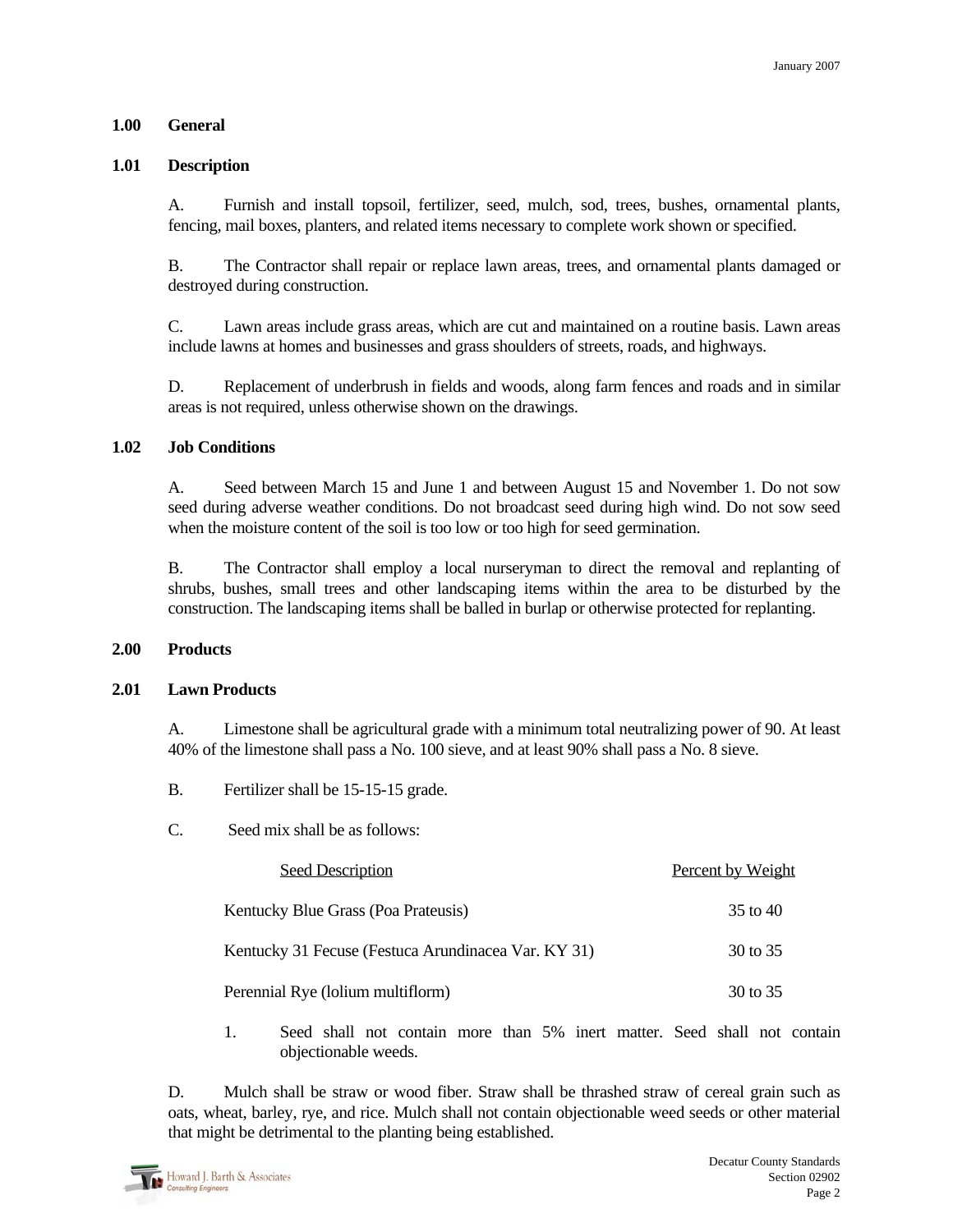E. Asphalt adhesive shall be emulsified asphalt. Adhesive shall meet the requirements of ASTM D977 for Grade SS-1.

#### **2.02 Top Soil**

A. A minimum of 6 inches of topsoil free of rocks, stones, limbs, roots and debris shall be place before seeding or sodding.

#### **2.03 Fence and Other Products**

A. Replacement fence, mailboxes, planters, and other items shall be new and unused. Fence, mailboxes, planters, and other items shall be the same type as the items removed. Fence, mailboxes, planters, and other items shall be of equal quality to the items removed when the items removed were new.

# **3.00 Execution**

# **3.01 Grading**

A. Fine grade all non-paved areas disturbed during construction. Areas shall be smooth and uniform. Finish elevations and grades shall be the same as elevations and grades prior to construction, unless otherwise shown on the drawings.

#### **3.02 Seeding**

A. Loosen the seed bed, if not loose, to a depth of from 1 to 2 inches below finished grade.

 B. Seeds and fertilizers can be sown with standard agricultural drills. Grass seeds may be sown broadcast or with a special seeder attachment on agricultural drills, but shall not be covered with more than ½ inch of soil, whether drilled or raked in. If not covered by the drill all uncovered seed shall, immediately after sowing, be slightly raked or harrowed to cover the seed.

C. Apply fertilizer in the amount of 20 pounds per 1,000 square feet.

D. Sow grass seed at the rate of not less than four pounds per 1,000 square feet.

E. Apply adequate mulching material following seeding and fertilizing.

 F. Keep seeded and fertilized areas adequately watered until germination of all seed is completed and uniform grass cover is accomplished.

# **3.03 Protection, Removal and Replacement of Landscaping**

 A. Prior to the start of the sewer or water main construction, the Contractor shall employ a local nurseryman to inventory the shrubs, bushes, small trees (4 inches in diameter and smaller) and other landscape items within the area likely to be disturbed during construction.

 B. The landscape items shall be removed ahead of the construction and protected by balling in burlap or other means at the direction of the nurseryman.